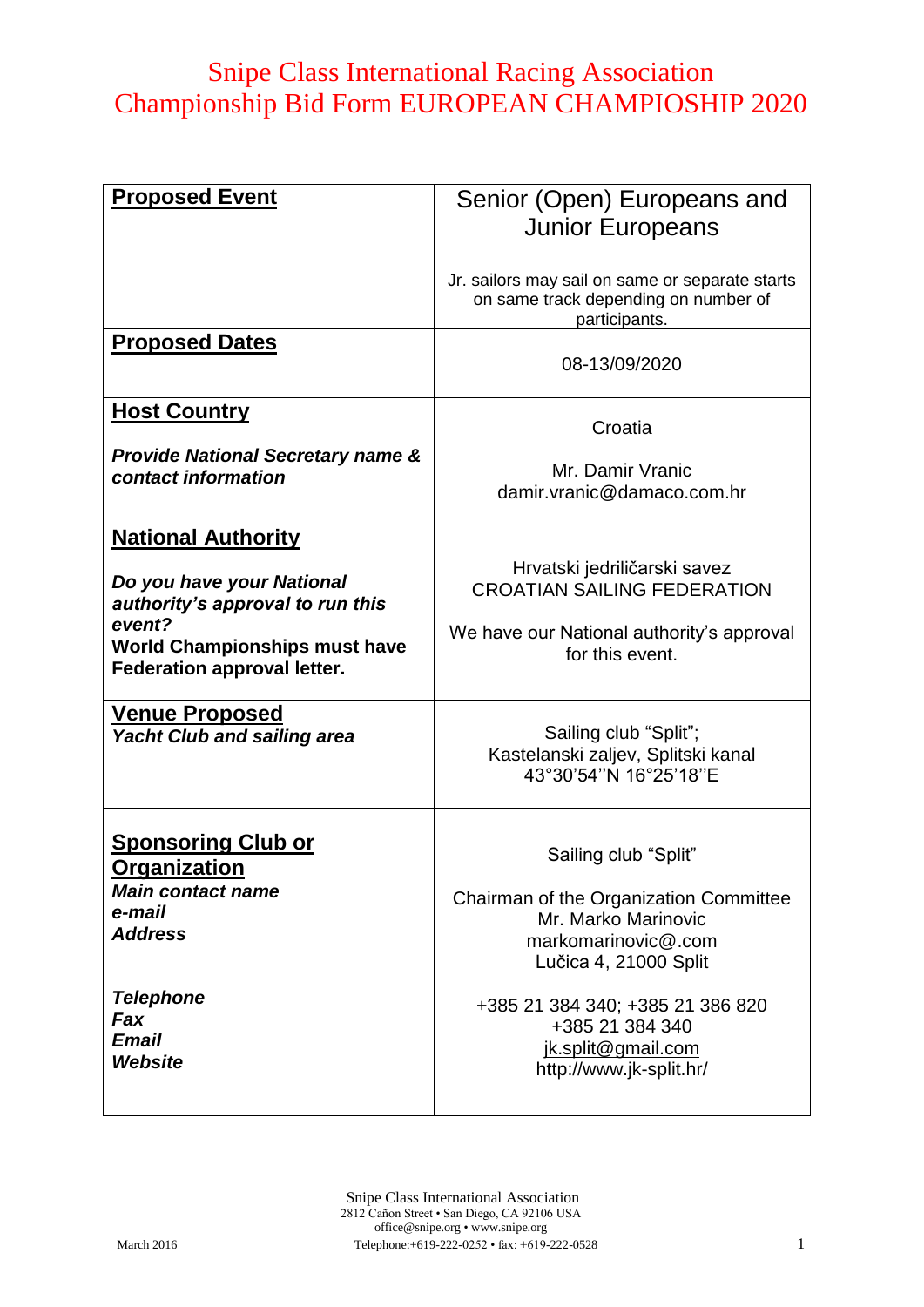#### 1 Venue

| <b>Racing Location</b>                                                                                                                                                                                                                                                                                       | Split, Croatia                                                                                                                                                                                                                                                                                                                                                               |
|--------------------------------------------------------------------------------------------------------------------------------------------------------------------------------------------------------------------------------------------------------------------------------------------------------------|------------------------------------------------------------------------------------------------------------------------------------------------------------------------------------------------------------------------------------------------------------------------------------------------------------------------------------------------------------------------------|
| <b>Regatta Office</b><br>Please state location and staff<br>numbers during event.<br>Regatta results program to be used.                                                                                                                                                                                     | The Regatta Office will be placed in the Club<br>office building right next to the launching area.<br>We can provide as many as 20 staff members.<br>Normally we use Sailwave Scoring Software<br>2.19.8 regatta result programme.                                                                                                                                           |
| <b>Press Office</b><br>Website:<br>Note: the following will be used for<br>these events:<br>All WORLD championships:<br>www.snipeworlds.org<br>Hemisphere:<br>www.snipewho.org<br>www.snipeeuropeans.org<br>Compulsory use of these websites<br>include registration and all documents<br>including results. | The website for this event will be created at the<br>moment of the confirmation of our club as<br>venue for the Europeans 2020.<br>The NR, SI, amendments, information related<br>to participants, results and others related to the<br>posted<br>the<br>event<br>will<br>be<br>on<br>website.<br>Results will be posted as soon as the races<br>and the Jury are completed. |
| Internet Wi Fi available without<br>restriction                                                                                                                                                                                                                                                              | Wi Fi is available without restriction in the main<br>areas of the club.                                                                                                                                                                                                                                                                                                     |
| Timely distribution of daily results                                                                                                                                                                                                                                                                         |                                                                                                                                                                                                                                                                                                                                                                              |
| <b>Boat Launching &amp; Boat Park</b><br>Please detail arrangements.<br>Beach, ramp or dock. Width of each.                                                                                                                                                                                                  | 1 crane, 1 ramp and two docks (each<br>approx. 4 meters wide); additional<br>launching ramps can be provided if<br>necessary                                                                                                                                                                                                                                                 |
| <b>Meeting Facilities</b>                                                                                                                                                                                                                                                                                    | Jury and Press room.                                                                                                                                                                                                                                                                                                                                                         |
| Inside Clubhouse; rooms available<br>Will you provide facilities for the<br>holding of a Board of Governors or<br>National Secretaries meeting (approx.<br>15-30 persons)?                                                                                                                                   | Inside main building there is a Conference<br>room suitable for accommodating as many<br>as 70 people as well as a smaller<br>conference room which can hold up to 30<br>people.                                                                                                                                                                                             |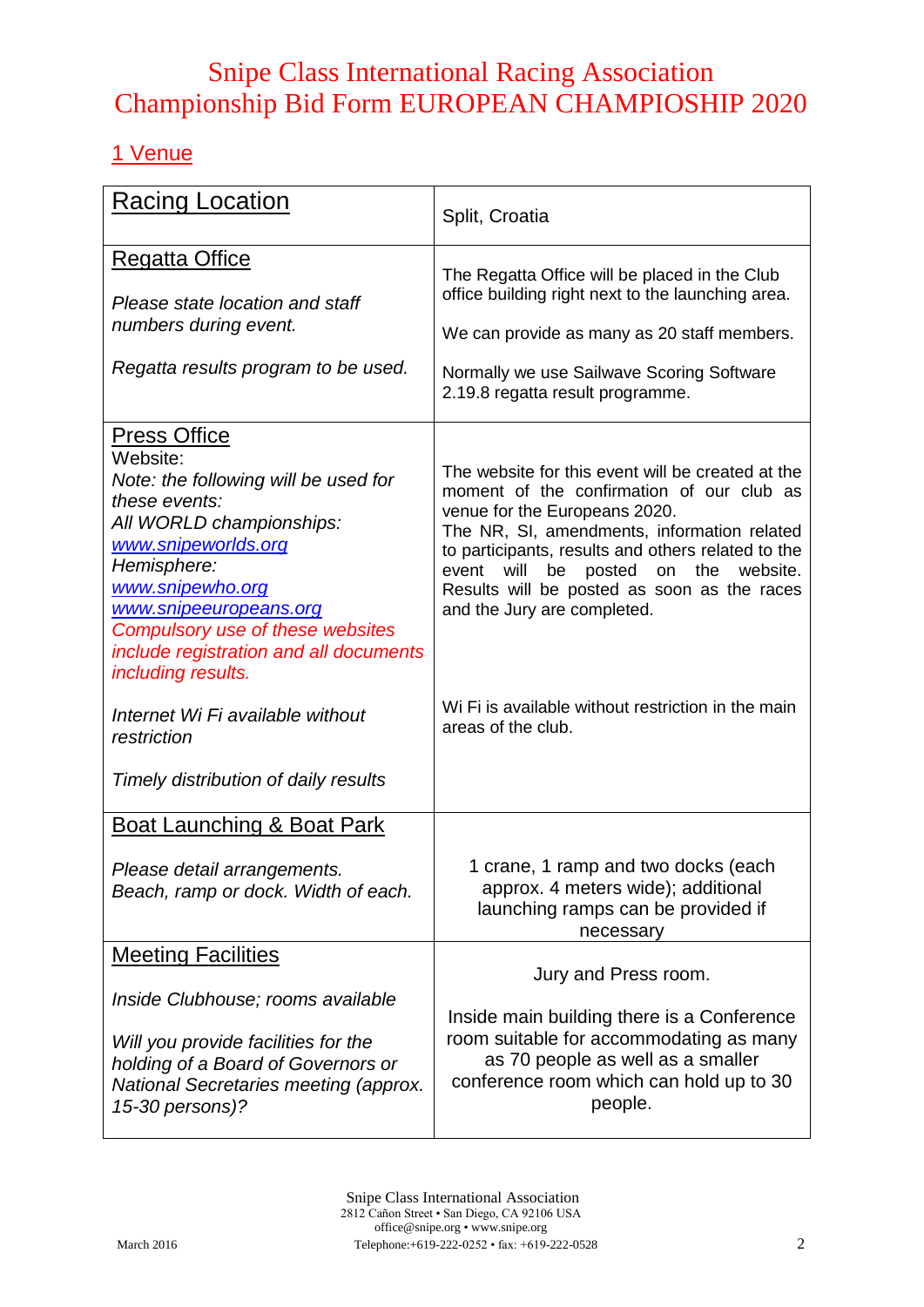| <b>Changing Rooms Provided</b>                                                                                                                |                                                                                                                                                                                                                                                                                                              |
|-----------------------------------------------------------------------------------------------------------------------------------------------|--------------------------------------------------------------------------------------------------------------------------------------------------------------------------------------------------------------------------------------------------------------------------------------------------------------|
| Clubhouse or state alternative<br><b>Males</b><br>Male restroom<br><b>Male Showers</b><br>Females<br>Female restroom<br><b>Female Showers</b> | There are separate male and female<br>showers, restrooms and changing rooms<br>adjacent to the sailboat hangar.                                                                                                                                                                                              |
| <b>Catering Facilities</b>                                                                                                                    |                                                                                                                                                                                                                                                                                                              |
| Clubhouse<br>Galley<br>Restaurants close by<br><b>Snack Bar</b><br><b>Shops</b><br>Supermarket                                                | Within a 200 meter radius there are 4<br>restaurants and 6 bars. There is also a<br>restaurant within the Club.<br>Nearest supermarket is at 200 meter<br>distance from the Club, as well as few<br>others which are also very close by. Sailing<br>Club is at the walking distance from the city<br>centre. |
| <b>Security</b>                                                                                                                               |                                                                                                                                                                                                                                                                                                              |
| Boat Park (24 hour or evening)<br>(24 hour or evening)<br>Beach                                                                               | Club is covered by video surveillance.<br>It is possible to provide security guard for<br>24 hours or in the evening during the event.                                                                                                                                                                       |
| <b>Measurement Facilities</b>                                                                                                                 |                                                                                                                                                                                                                                                                                                              |
| Permanent building or tent m2                                                                                                                 | Permanent building (sailboat hangar,<br>$400m^2$ )                                                                                                                                                                                                                                                           |
| Number of personnel available to<br>assist                                                                                                    | 20+ persons available to assist                                                                                                                                                                                                                                                                              |
| International Measurer proposed<br>(Class Association will assist)                                                                            |                                                                                                                                                                                                                                                                                                              |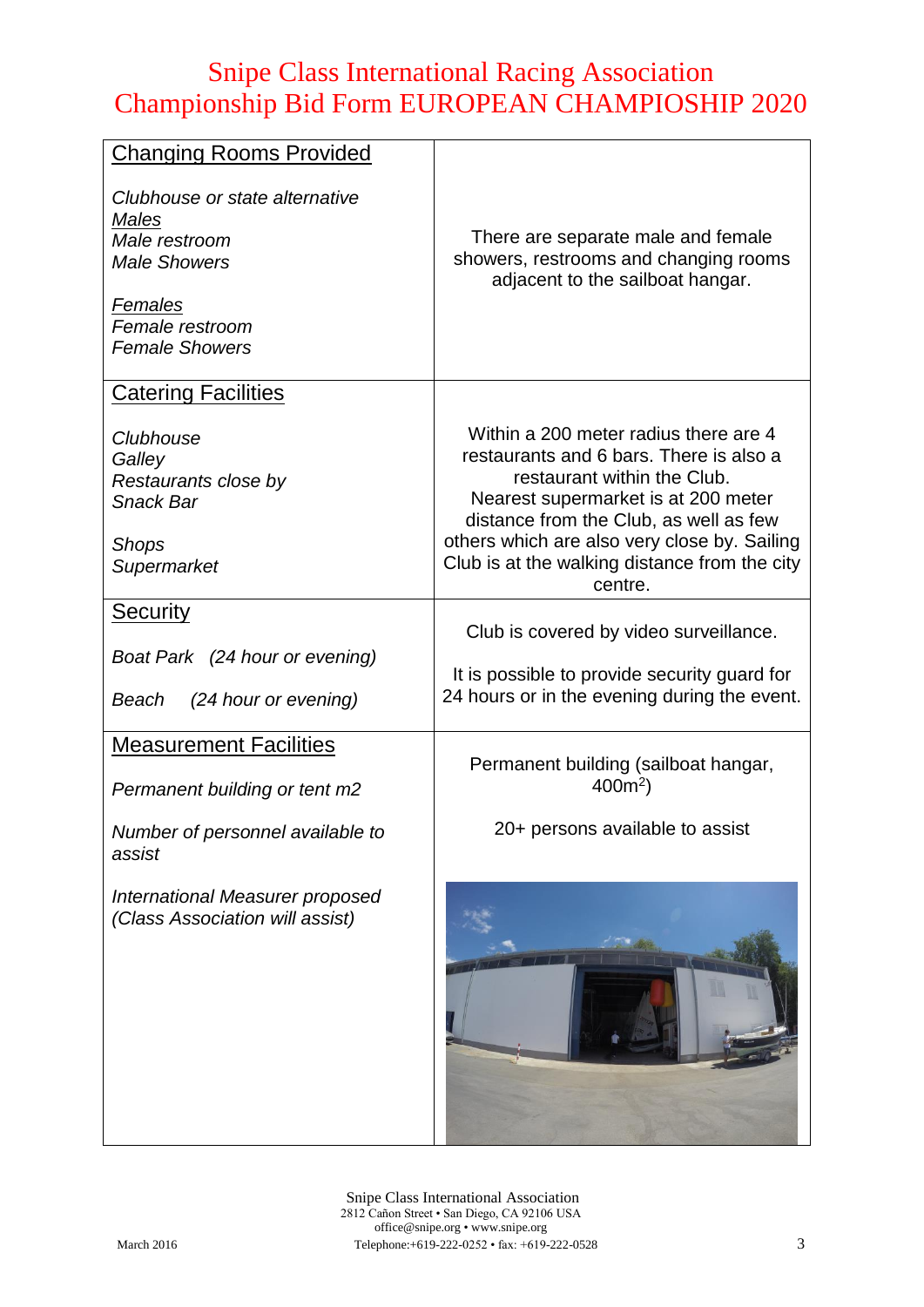### Snipe Class International Racing Association Championship Bid Form EUROPEAN CHAMPIOSHIP 2020 2 Course Sailing Area

| <b>Course Area</b>                                                                                                                                                                                                                                                              |                                                                                                    |
|---------------------------------------------------------------------------------------------------------------------------------------------------------------------------------------------------------------------------------------------------------------------------------|----------------------------------------------------------------------------------------------------|
| Please describe the course<br>area.<br>The course area should be at<br>least 1nm x 0.5 nm in size and<br>there should be no interference<br>from shipping channels.<br>Proximity to shore<br>Visible for onshore spectators                                                     | <b>SAILING CLUB</b><br><b>COURSE A</b><br><b>COURSE B</b><br><b>COURSE C</b>                       |
|                                                                                                                                                                                                                                                                                 | Proximity to shore $-$ A=1 nm; B= 1nm; C=1,5nm<br>Courses A and B are visible from the shore.      |
| <b>Weather, Tides and</b><br><b>Currents</b>                                                                                                                                                                                                                                    |                                                                                                    |
| Please state expected average<br>conditions during month of<br>event<br>Wind<br>Air temperature<br>Water temperature<br><b>Tidal conditions or</b><br>currents<br>Any unusual weather conditions<br>that could arise during the<br>event (ie: hurricanes, typhoons,<br>$etc.$ ) | NW 7-15 knots; SE 10-15 knots<br>20-25 °C<br>22 °C<br>Very light current<br><b>NO</b>              |
| <b>Mark Setting</b>                                                                                                                                                                                                                                                             |                                                                                                    |
| Please state number of boats                                                                                                                                                                                                                                                    | 3                                                                                                  |
| <b>Press and Spectators</b>                                                                                                                                                                                                                                                     |                                                                                                    |
| Please state arrangements and<br>number of boats<br>Is there a fee for spectator<br>boat? If so, please state<br>amount.                                                                                                                                                        | We are able to provide one boat for Spectators<br>and two boats for Press.<br>Both free of charge. |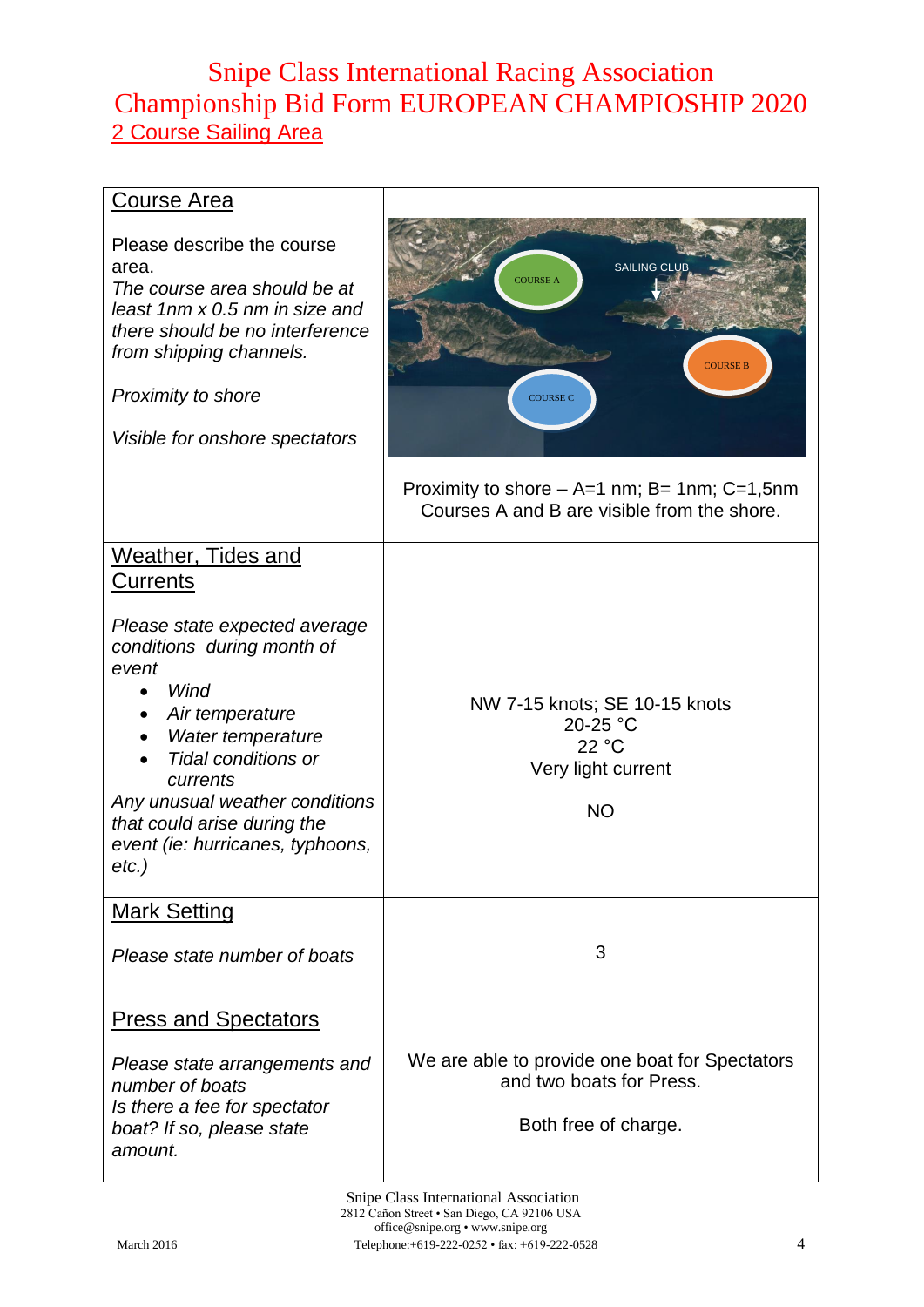| Rescue                        |                                               |
|-------------------------------|-----------------------------------------------|
| The class guide is 1 rescue   |                                               |
| boat per 10 competitor boats. | We are able to provide one rescue boat per 10 |
| Please state number to be     | competitor boats.                             |
| provided, excluding coach     |                                               |
| boats.                        |                                               |

#### 3 Regatta Personnel

| <b>Principal Race Officer</b><br>International Race Officer required for World<br>and Hemisphere championships.<br>Name:<br>e-mail address:<br>Does the committee have experience running<br>Snipe or other major dinghy racing?<br>A SCIRA regatta management disc is available<br>with proposed courses and guidelines as well<br>as on www.snipe.org<br>Note. The SCIRA Standard Sailing Instructions<br>will be provided for the event along with<br>templates for Notice of Race & Sailing<br><i>Instructions.</i> | Alen Kustić<br><b>Denis Marinov</b><br>Zlatko Jakelić<br>snipecro.split@gmail.com<br>We shall list only several major events in<br>which International Race Officer, Mr. Alen<br>Kustić had recently participated:<br>- The Star Class Eastern Hemisphere<br>Championship, Split, 2016<br>- 420&470 Junior European<br>Championship, Lake Garda, 2017<br>- Optimist European Championship,<br>Bourgas, 2017, etc. |
|-------------------------------------------------------------------------------------------------------------------------------------------------------------------------------------------------------------------------------------------------------------------------------------------------------------------------------------------------------------------------------------------------------------------------------------------------------------------------------------------------------------------------|-------------------------------------------------------------------------------------------------------------------------------------------------------------------------------------------------------------------------------------------------------------------------------------------------------------------------------------------------------------------------------------------------------------------|
| Jury/Chief Measurer:<br>Will you be able to provide travel and<br>accommodation for a minimum of 3<br>International Judges and 1 Class Chief<br>Measurer?<br>The Class has final approval of the jury<br>members.<br>Note; Jury Boats and Measurer boat will be<br>required during the event                                                                                                                                                                                                                            | We are able to cover travel and<br>accommodation expenses for Class<br>Measurer.<br>Other expenses will be covered if<br>necessary.<br>Judge specification according the World<br>Sailing instructions.                                                                                                                                                                                                           |
| <u>Technical Delegate/Class</u><br>Officials<br>This is normally the SCIRA Commodore or<br>current Hemisphere Secretary<br>Will you be able to provide for 3 Class<br>officials (SCIRA Representative, Int.<br>Measurer and Executive Director) with<br>accommodation and /meals during the<br>period of the Championship?                                                                                                                                                                                              | We will be able to provide them with<br>accommodation as well as meals during<br>the Championship.                                                                                                                                                                                                                                                                                                                |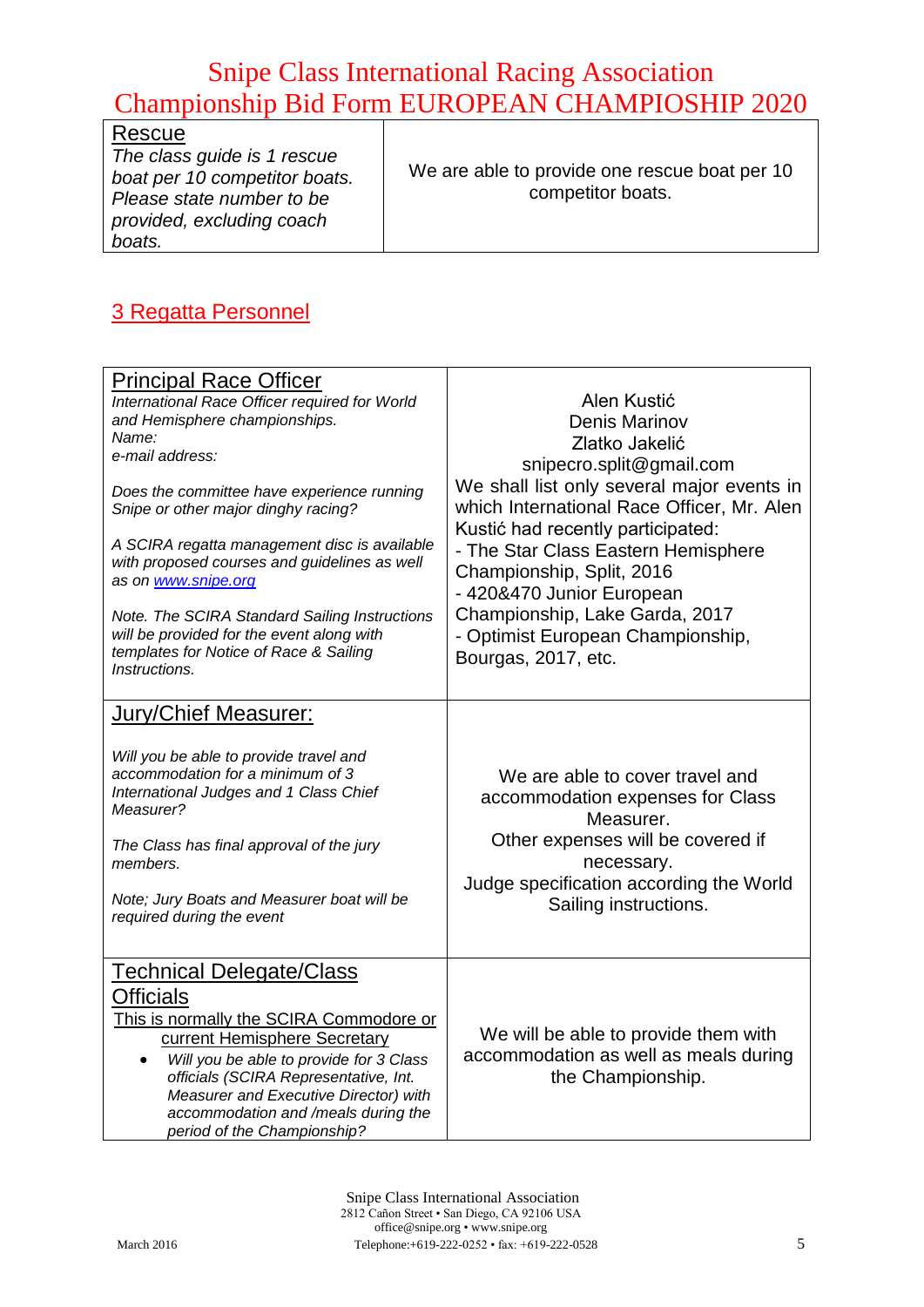#### 4 Entry

| <b>Entry Fee/ Social</b>                                                                                                                                                                                                                                                                            |                                                                                                                                                                                                                           |
|-----------------------------------------------------------------------------------------------------------------------------------------------------------------------------------------------------------------------------------------------------------------------------------------------------|---------------------------------------------------------------------------------------------------------------------------------------------------------------------------------------------------------------------------|
| <b>Expected Entry Fee Per Boat</b>                                                                                                                                                                                                                                                                  |                                                                                                                                                                                                                           |
| In Advance:<br>Late Entry:                                                                                                                                                                                                                                                                          | <b>300 Euro</b><br>400 Euro                                                                                                                                                                                               |
| What will this include?<br>Please give details of planned social<br>events you will provide (examples below)<br>Opening ceremony<br>$\bullet$<br>Mid-regatta dinner/event<br>Daily after race snack/meal<br>$\bullet$<br>Closing ceremony/prizegiving<br>Cost of social events for non-participants | Opening ceremony<br>Welcome pack<br>Daily meal after races (free of charge,<br>provided depending on the sufficient<br>number of entries)<br>Prizegiving ceremony<br>Cost for non-participants still to discuss.          |
| <b>Transportation</b>                                                                                                                                                                                                                                                                               |                                                                                                                                                                                                                           |
| Please state closest airport & distance:<br><b>Closest Train Station &amp; distance:</b><br><b>Shipping Port for Containers:</b>                                                                                                                                                                    | Split Airport - 25 km<br>Train Station - 4 km<br>Port for Containers - 3 km                                                                                                                                               |
| Location for containers during event and<br>handling facilities:                                                                                                                                                                                                                                    | At the parking inside club                                                                                                                                                                                                |
| Customs clearance facilities at the<br>venue:                                                                                                                                                                                                                                                       | Customs clearance facilities are located at the Port of<br>Split which is at 3 km distance from the Club as well<br>as at Split Airport.                                                                                  |
| Will competitors require an entry visa for<br>your country?                                                                                                                                                                                                                                         | Citizens of the U.K., EU countries, the U.S., Canada,<br>Australia and New Zealand do not need visas to visit<br>Croatia                                                                                                  |
| <b>Accommodation</b>                                                                                                                                                                                                                                                                                | Split is recently experiencing tourism<br>boom, there should not be a problem                                                                                                                                             |
| Please give complete information about<br>housing for the event, including distance<br>from club and approximate cost<br>Hotels                                                                                                                                                                     | finding accommodation. Price range is<br>between 20 and 50 Euro per night for<br>rooms and apartments. There is also<br>"Hostel Spinut" at the walking distance<br>from the Club which costs around 18<br>Euro per night. |
| Camping<br>Homestays<br>Camping: site costs, proximity & provisions                                                                                                                                                                                                                                 | Camping is only a 20-minute drive from<br>Split, at the small town of Stobreč.                                                                                                                                            |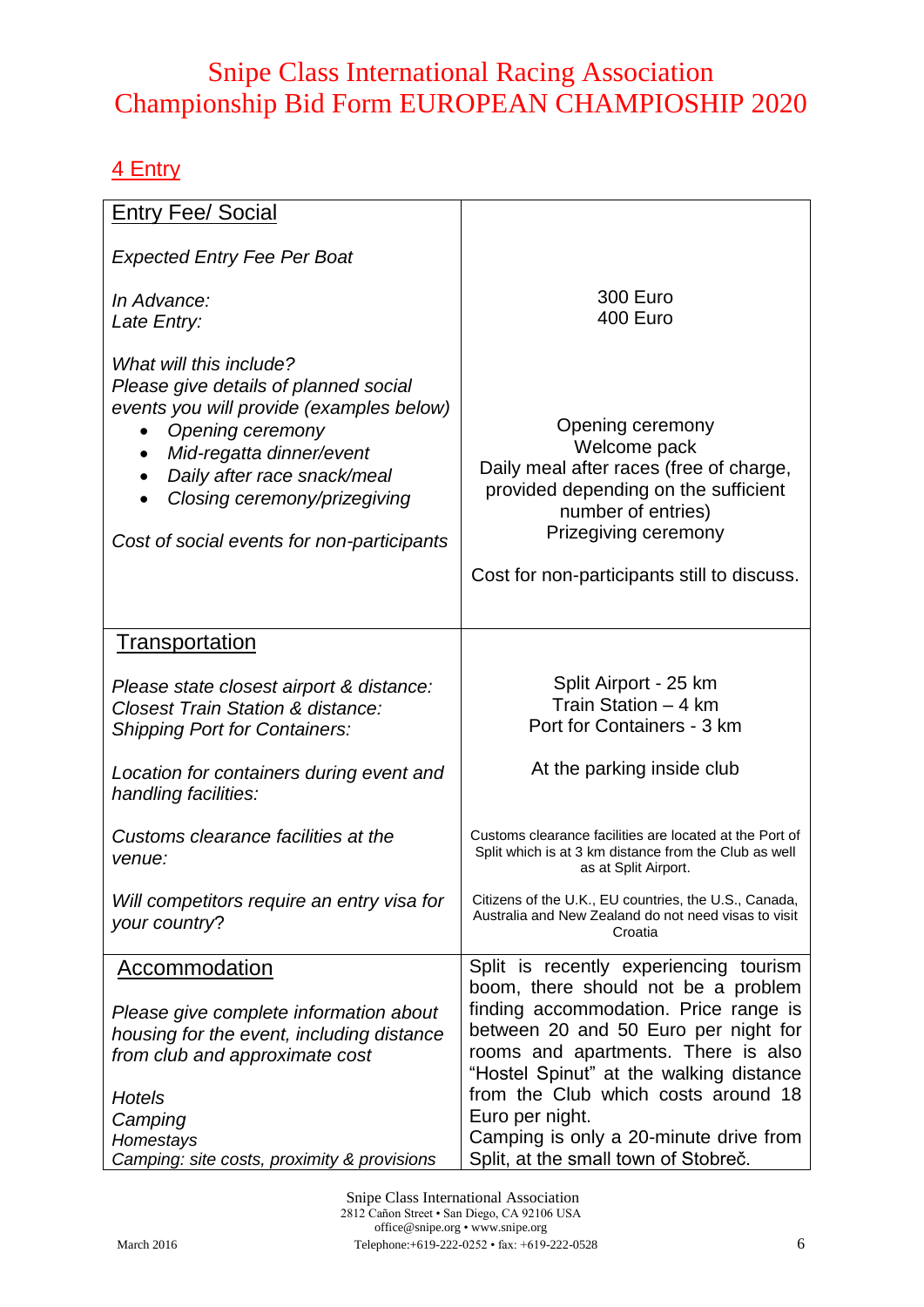#### **Charter Boats**

*Number of boats available for charter (State builder(s) and range of hull numbers): Condition "A": (less than 3 years old) Suggested charter fee \$500 USD; 500€ for European-based venues Condition "B": (less than 5 years old) Suggested charter fee \$350 USD 350€ for European-based venues Condition "C": (more than 7 years old) Suggested charter fee \$300 USD 300€ for European-based venues Damage deposit:*

*Insurance must be included in charter fee.*

We shall try to collaborate with DB Marine from Italy for support with charter boats. (We are also open for collaboration with other shipyards)

| Please name the Insurance Carrier: |  |  |
|------------------------------------|--|--|
|                                    |  |  |

|               | <b>Quantity available</b> | Hull $#s$ | Charter fee |
|---------------|---------------------------|-----------|-------------|
| Condition "A" |                           |           |             |
| Condition "B" |                           |           |             |
| Condition "C" |                           |           |             |